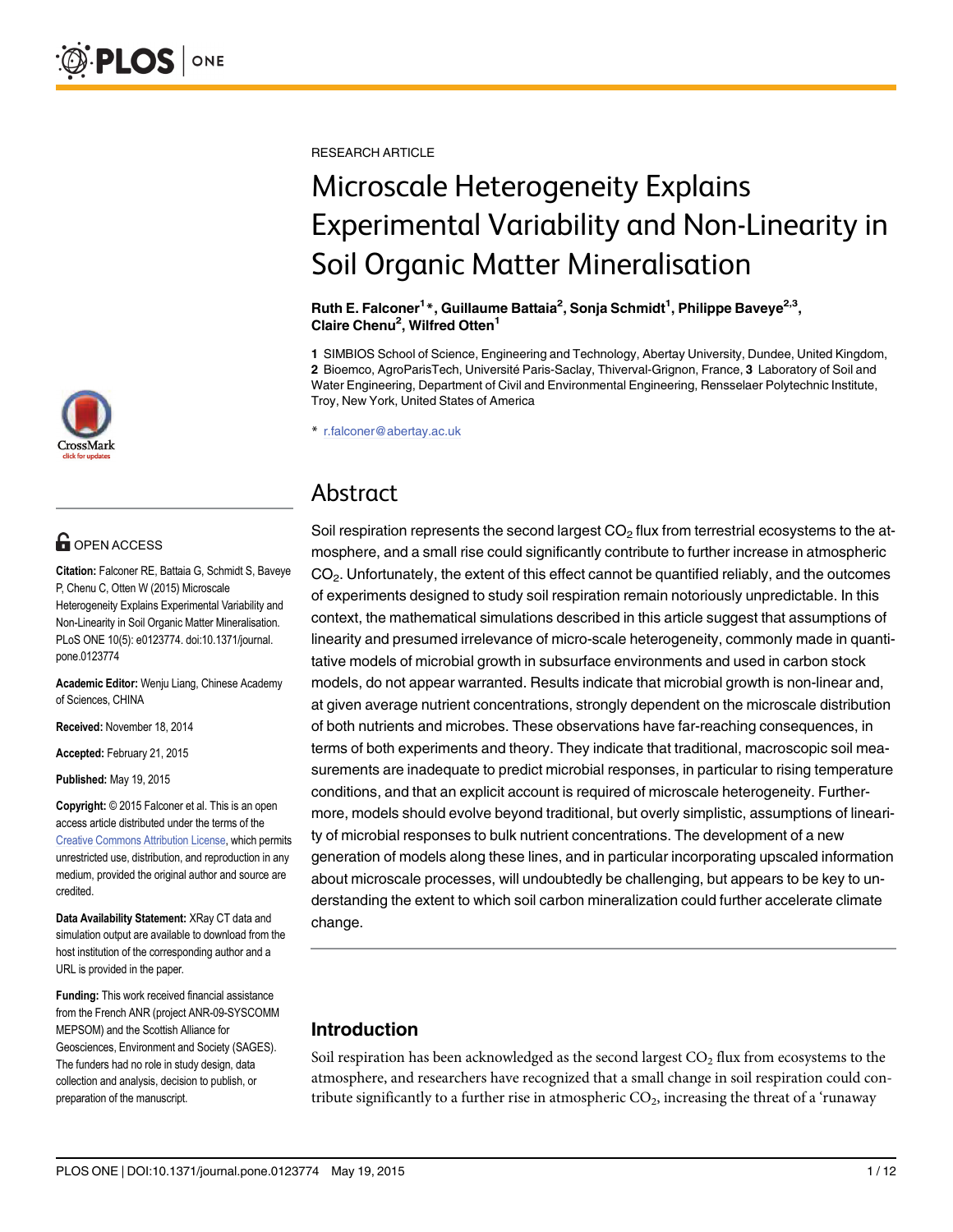Competing Interests: The authors have declared that no competing interests exist.

ONE

<span id="page-1-0"></span>**PLOS**I

climate' scenario [\[1\]](#page-10-0). In spite of that, understanding the environmental controls of soil respiration, and especially of whether soil respiration is likely to be enhanced by rising soil temperatures and changes in the frequency of rainfalls, remains contradictory.

Convergent evidence suggests that this limited understanding, and the ensuing reality that the outcomes of experiments in this area remain largely unpredictable, stem from the fact that we are missing something essential, which occurs in soils at the spatial scale at which microorganisms operate, and that existing models are based on assumptions, which need to be alleviated. Experiments typically involve samples at the core-scale (5 cm height and diameter), characterized in terms of bulk properties, without taking into account heterogeneities that are known to exist at micro-scale with regard to the distribution of microorganisms, nutrients, or the geometry of the pore space in which both microorganisms and nutrients co-evolve  $[2-7]$  $[2-7]$  $[2-7]$ . Models of the fate of soil organic matter likewise ignore details of the heterogeneity of microbial populations and their physiology, overwhelmingly describing microbial processes by  $1<sup>st</sup>$ order kinetics relations, which often conflict with experimental results that exhibit high vari-ability [\[1](#page-10-0)], a clear influence of microbial physiology [[2](#page-10-0)], and a marked non-linear character [\[3](#page-10-0)]. For example, experiments with fungi have shown their mode of spread and growth switches from invasive to non-invasive, which can be interpreted as autocatalytic and conservative behaviours. However, further work has shown in spatially explicit soil, plant and nutrient environments that this behaviour is affected not just by fungal physiology but also by environmental cues including the density, quantity and heterogeneity of spatially distributed resources [[4\]](#page-10-0) or the pore network of a soil environment through which fungi spread [\[5\]](#page-10-0). We argue that accurate predictions can be obtained only when considering the physiology of microorganisms and their interplay with carbon distribution within a physically heterogeneous environment. Fortunately, tremendous technological advances, in terms of imaging, simulation  $[8-11]$  $[8-11]$  $[8-11]$  $[8-11]$  $[8-11]$  and experimental techniques, now allow unprecedented quantification of the microscale heterogeneity of the physical, chemical and biological characteristics of soils. This information can be used to develop a new generation of models to better describe the fate of soil organic matter, which in turn help predict the macroscopic outcomes associated with various scenarios of microscopic heterogeneity.

In this general context, a first objective of this article is to develop a spatially-explicit model of the fate of soil Particulate Organic Matter (POM), a fraction of the soil organic matter that typically has residence times ranging from 1 to 20 years in temperate areas [\[6\]](#page-10-0). The model relies on information about the 3-dimensional pore space of soils obtained via X-ray computed tomography. It accounts for physical and chemical processes at the micro-scale, as well as for the growth and metabolism of fungi, whose significance in POM decomposition is well acknowledged, especially in forest ecosystems  $[13-15]$  $[13-15]$  $[13-15]$  $[13-15]$ . Using this model, a second objective described in the following is to assess the extent to which the amount and spatial distribution of soil POM influences the fungal colony growth and spread, and the amount of  $CO<sub>2</sub>$  that evolves over time.

#### Materials and Methods

The soil samples on which this study was based were obtained from land belonging to French National Institute for Agricultural Research (INRA) and permission was granted. Integration of soil physical, chemical and biological components requires three components outlined in turn below: (1) characterisation of the pore volume; (2) location of POM at the pore/solid interface; (3) formulations of SOM-microbial feedback model.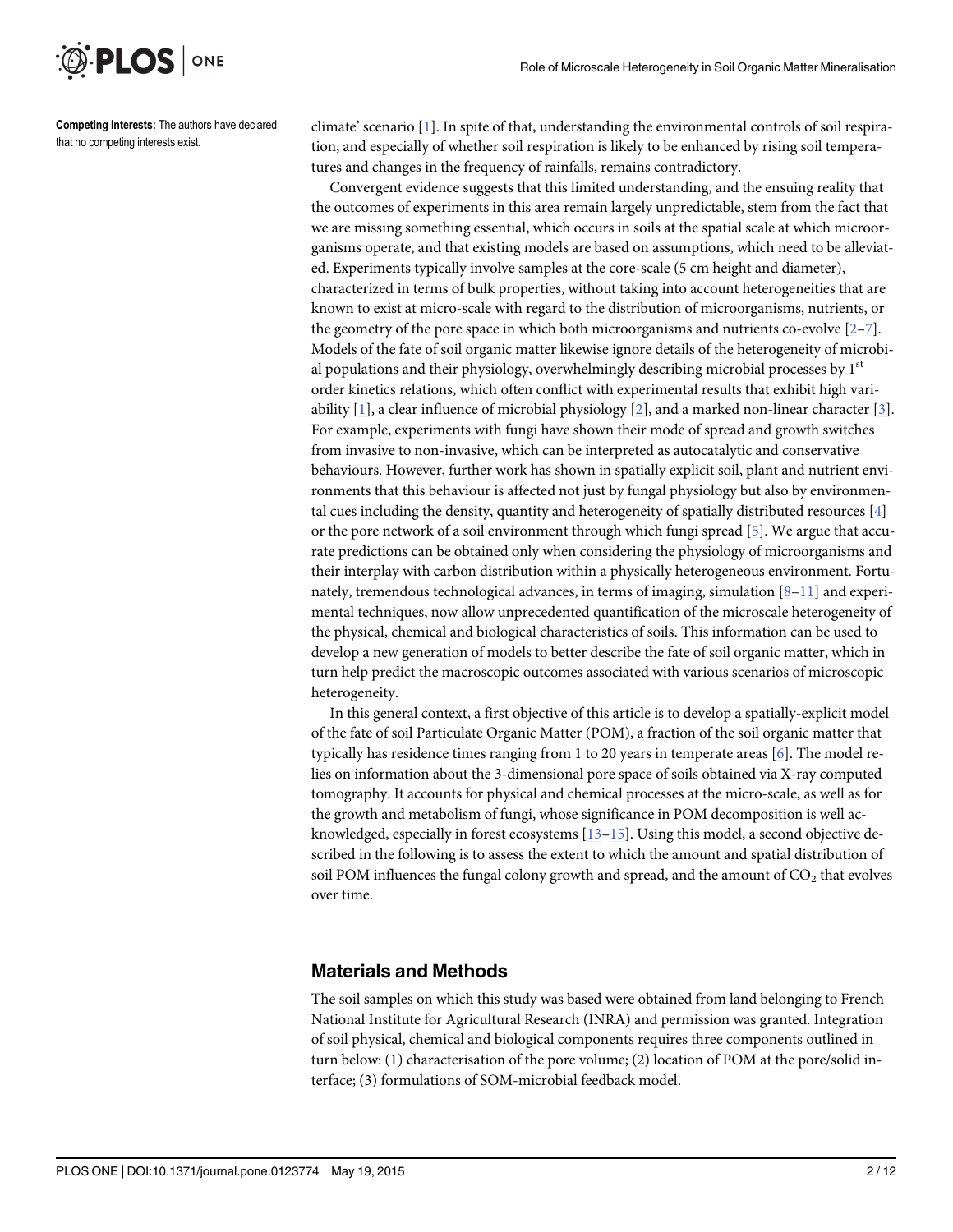## Soil sampling and X-ray CT scanning

Soil was sampled from the surface 15 cm of a Eutric Cambisol (FAO; 17% clay, 56% silt and 27% sand) in the "La Cage" long-term trial at the INRA research centre of Versailles (France). Soil was sieved to aggregates  $<$  5 mm and packed at a bulk density of 1.4 g cm<sup>-3</sup>. The soil samples were scanned with a Nikon Metrology X-Tek HMX CT scanner at energies of 100 kV 131 mA, with 3010 projections. A Varian Paxscan 2520 V detector, a 225 kV X-ray source (Nikon Metrology X-Tek Systems Ltd, Tring, UK) and a focal spot of 5 mm were used. A molybdenum target was used with a 0.25 mm thick aluminium filter to reduce beam hardening. NIKON software CT Pro v2.0 was used for reconstruction using a filtered back-projection algorithm. The voxel resolution was 50 microns. 2D cross sections (top view) from the 3D volumetric images of soil samples were saved as image sequences (slice thickness = voxel size) using VGStudio MAX v2.1 software. These images were cropped to a size of  $200 \times 200 \times 200$  voxels. The cropped images were converted to binary images using Indicator Kriging to separate the volume into a pore and a solid phase, and to produce the 3D structures within which POM was placed and simulations were conducted [[7](#page-11-0)].

## Placement of POM in the 3D soil structures

Since the true distribution of POM is unattainable using benchtop  $XRay \mu CT$ , a prescribed amount of Particulate Organic Matter (POM), defined as being larger than 50 μm, was distributed along the pore-solid interface, assuming homogenous or heterogeneous coverage controlled by magnitude and degree of aggregation (clustering).

A method was developed to produce random spatial distributions of POM within the 3D soil structure, adhering to global constraints, such as the POM (g) inputs per cm<sup>3</sup> of soil, and the particle size class distribution of POM. This permits detailed testing of microbial response to contrasting POM distributions that can be described by general characteristics obtained from soil analysis, such as quantity of POM and size fraction of POM. POM is distributed randomly (from a uniform random distribution) in the solid matrix at the pore-solid interface, according to the following set of simple rules and recognizing that POM is part of the solid phase. POM is generated from a central voxel randomly chosen in the set of solid voxels that have at least one porous neighbour. The POM aggregate is defined as the set of solid voxels located not further than a given distance from this centre. In the case of a flat surface POM aggregates would have a semi-spherical shape. Each voxel in the 3D volume can therefore have one of three states: (i) pore volume, (ii) inert solid phase, or (iii) POM. The number of particles of POM (N<sub>aggreg</sub>) contained in the sample is set equal to the ratio between the volume of POM and the volume of a sphere that has the specified diameter  $d_{\text{pom}}$ :

$$
N_{\text{aggreg}} = (m_{\text{pom}}/\rho_{\text{pom}})/(\pi.A_{\text{pom}}^{3}/6), \hspace{3cm} \text{Eq.1}
$$

where  $m_{\text{pom}}$  is the specified amount of POM, and  $\rho_{\text{pom}}$  is the mass density of POM. In the same manner, the number voxels of POM voxels  $(N_{\text{pom yoxel}})$  in the sample required is given by:

$$
N_{\text{pom\_voxel}} = (m_{\text{pom}}/\rho_{\text{pom}})/(h^3), \qquad \qquad Eq.2
$$

where h is the voxel edge length  $(50 \mu m)$ .

## Scenario Modelling

Having developed a flexible way to place POM within a given soil architecture, one can then investigate the interplay between soil carbon dynamics and colony dynamics. The scenarios will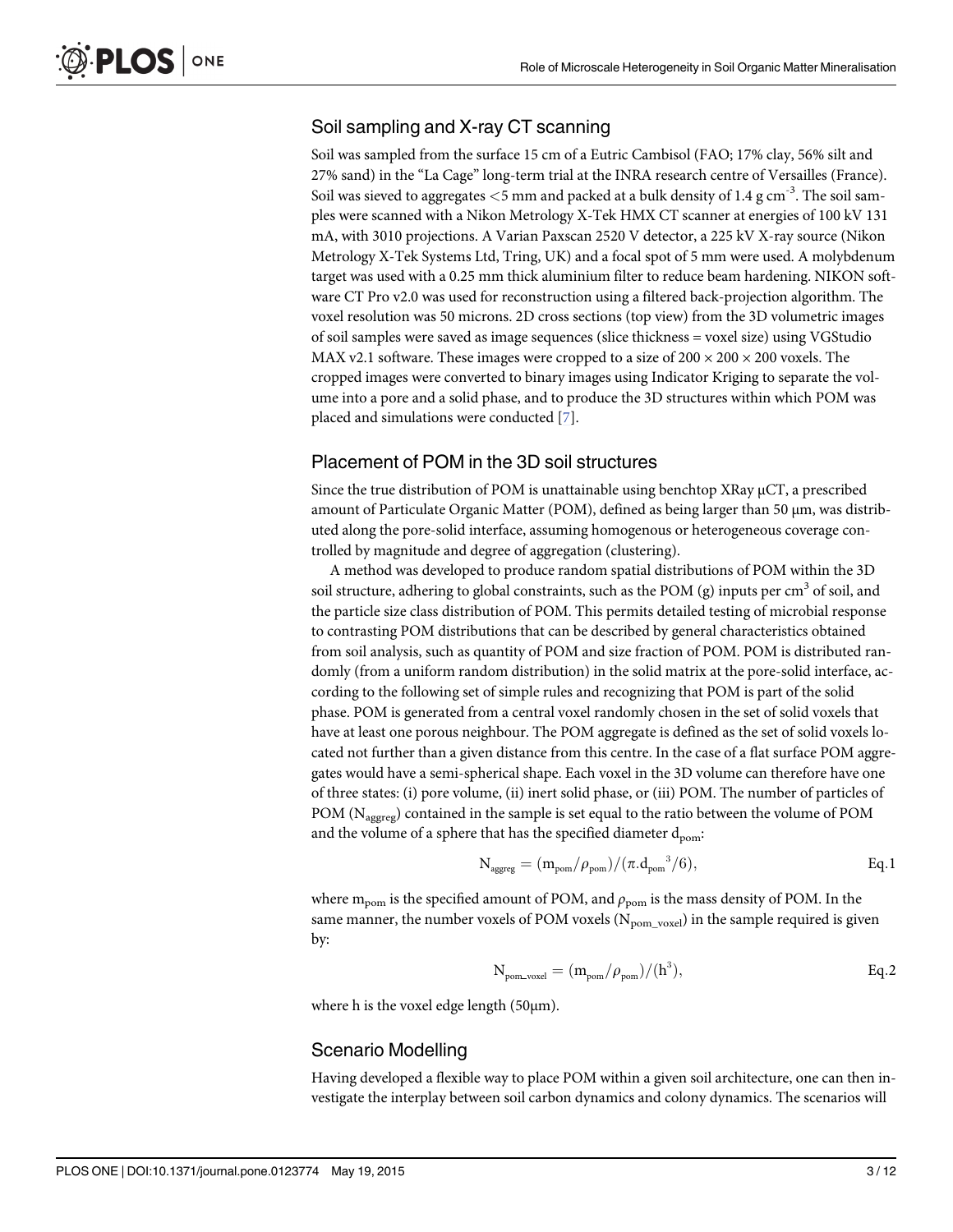| scenario       | <b>POM</b> input |                      | POM distributions and characteristics |                                   |                                        |                               |                             |  |
|----------------|------------------|----------------------|---------------------------------------|-----------------------------------|----------------------------------------|-------------------------------|-----------------------------|--|
|                | $%$ POM<br>(w/w) | <b>POM</b><br>(mg/g) | mg POM with<br>diameter 50 um         | mg POM with<br>diameter 51-200 um | mg POM with<br>diameter $(>200 \mu m)$ | <b>POM</b> volume<br>fraction | % Assessable POM<br>(stdev) |  |
|                | $\Omega$         | $\mathbf{0}$         | $\mathbf{0}$                          | $\Omega$                          | $\Omega$                               | $\Omega$                      | O(0)                        |  |
| 2              | 0.1%             | 1.4                  | 1.4                                   | $\Omega$                          | 0                                      | 0.0007                        | 2.02(0.05)                  |  |
| 3              | 1%               | 14                   | 14                                    | $\Omega$                          | $\mathbf 0$                            | 0.0067                        | 19.89(0.15)                 |  |
| 4              | 2%               | 28                   | 28                                    | $\Omega$                          | $\Omega$                               | 0.0134                        | 39.95 (0.28)                |  |
| 5              | 3%               | 42                   | 42                                    | $\Omega$                          | $\Omega$                               | 0.02                          | 60.12 (0.23)                |  |
| 6              | 4%               | 56                   | 56                                    | $\Omega$                          | $\Omega$                               | 0.0268                        | 80.06 (0.18)                |  |
| $\overline{7}$ | 5%               | 70                   | 70                                    | $\Omega$                          | $\Omega$                               | 0.0335                        | 100(0)                      |  |
| 8              | 3%               | 42                   | 0                                     | $\Omega$                          | 42                                     | 0.0200                        | 49.95 (6.03)                |  |
| 9              | 3%               | 42                   | 35.5                                  | 4.53                              | 1.07                                   | 0.0196                        | 56.73 (0.28)                |  |
| 10             | 3%               | 42                   | 1.07                                  | 4.53                              | 35.5                                   | 0.019                         | 51.06 (1.75)                |  |

#### <span id="page-3-0"></span>Table 1. Description of the scenarios developed within the paper.

POM size classes (= 50, 51-200 & >200) were informed by literature and by POM found in the field [\[8\]](#page-11-0). Scenario 9 reflects the distribution of POM sizes observed in [\[8\]](#page-11-0). The measure of POM volume is provided together with the % accessible POM on pore/solid interface with average and standard deviation for each scenario. The % of accessible POM is crucial as it determines the accessibility to organic matter. Replicates are 5 except for scenarios 8–10 where  $n = 15$ .

doi:10.1371/journal.pone.0123774.t001

investigate the effect of POM inputs and size class and distribution on fungal colonisation and activity. The amounts of POM and certain POM size class distributions are obtained from ex-perimental data [\[8\]](#page-11-0). The POM amounts were varied between 0–5% sample weights (g/g) [\[9](#page-11-0)]. The allocation of POM into size classes has been described in numerous papers [\[10,11](#page-11-0)]. POM is defined as being greater than 50 microns in size and is typically grouped into 51–200 microns and 201–2000 micron classes. The same size classes were adopted in this study with the inclusion of a fine POM size being equal to 50 microns  $[10,11]$  $[10,11]$  $[10,11]$ . Following  $[12]$ , Minkowski functionals were used to characterise the distribution of POM in space, including measures for POM volume fraction and % accessible POM (Table 1). POM volume fraction calculates the fraction of POM voxels with respect to total number of voxels in the sample. % accessible POM calculates the fraction of POM voxels that are located on a solid-pore interface—hence are accessible—, with respect to the total number of POM voxels.

## Modelling Scenario 1—Assessing the effect of POM inputs

In the first scenario, we tested the impact of randomly distributed POM within the range of 0–5% C (g/g soil). We assume all POM to be of the smallest size (= 50  $\mu$ m), therefore all POM is contained within a single voxel layer between the solid and pore phase (as the voxel size of the data was 50 μm). The conditions are given in scenario 1–7 in Table 1. Each simulation was repeated 5 times with different realisations in POM distributions, resulting from the random placement of POM on the pore/solid interface (except for when POM = 0 and 5% when there is no and complete coverage of solid/pore interface with POM).

## Modelling Scenario 2—Assessing the effect of POM size distribution

To determine the effect of spatial distribution and POM size on evolved  $CO<sub>2</sub>$ , the quantity of POM was held constant while the POM sizes and their distributions varied. A POM content of 3% was selected as this was where a switch appeared to occur from non-invasive (limited spatial extent) to invasive growth (filled the accessible pore volume available). To represent POM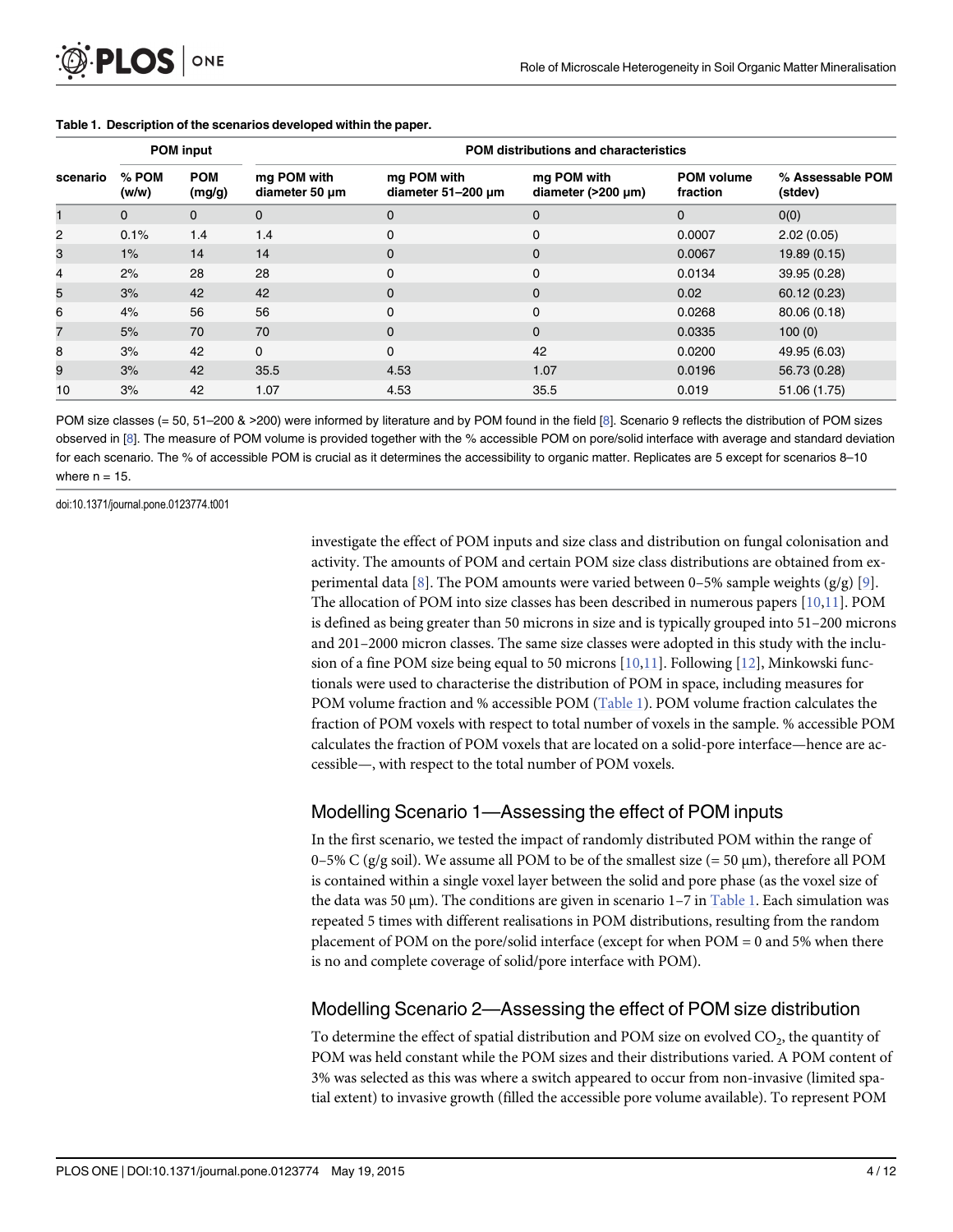size classes of 50, 51–200 microns and 201–2000 microns, we selected average diameters for each class of 50, 100 and 1000 microns, respectively to be used in our method for POM distribution as explained below.

Four scenarios were compared: (1) a scenario where all POM is of a small size (1 voxel in diameter, 50 μm) (identical to scenario 5 in [Table 1](#page-3-0)), (ii) a scenario with all POM of a large size (scenario 8 where POM diameter is 1 mm (20 voxels)  $(Table 1)$ , (iii) and (iv) assume distributions of POM with scenario iii skewed towards the smaller size and with a distribution consistent with experimentally obtained POM size class distributions, and scenario (iv) with a similar distribution but now skewed to the larger POM sizes [\(Table 1](#page-3-0)).

In both scenarios the spatial distribution of POM is unknown, and therefore was randomly distributed within the solid phase as described in section Placement of POM.

#### Microbial SOM-Microbial Feedback Model

The key physiological processes of the fungal growth model are uptake, biomass recycling (inter-conversions amongst three fungal biomass types required for biomass recycling), and respiration associated with uptake of Dissolved Organic Carbon (DOC) (Fig 1A). Internal resource is translocated through the colony and is converted into biomass—hyphal tips (NIB) or an insulated biomass (IB), the latter possessing a reduced uptake capacity of DOC. NIB is converted into IB over time which is analogous to rigidification of hyphal structure [\[13](#page-11-0)]. NIB and IR spread via diffusion, being constrained by pore space and biomass respectively. Extensions to the model included the formulation of SOM-fungal feedback embedded in a soil context. The SOM-microbial feedback can be described as how the type, size and distribution of POM affect the partitioning of biomass between hyphal tips (NIB) or biomass for conservation (IB), which affects enzyme production and therefore the subsequent rate of carbon decomposition. The feedback is mediated via enzyme production which is assumed to be in proportion to the density of hyphal tips (NIB). The enzymes transform SOM (POM  $\rightarrow$  DOC), and the DOC can subsequently be utilised by hyphal tips (NIB) and converted into internal resources (IR). Owing to the large density of carbon in POM compared to fungal biomass, POM degradation is assumed to be driven by a high affinity process. The degradation rate is therefore proportional to the enzyme concentration. Enzymes are released from the hyphal tips (NIB) and are assumed to have a limited range of diffusion. POM degradation follows a first order kinetic process with respect to amount of NIB. As the simulation proceeds (simulation run equivalent to 3 weeks real time), POM amounts remain nearly constant, which is consistent with persistence time of POM in soils e.g. months for particulate organic matter such as maize [\[6](#page-10-0)]. Once DOC is produced it can diffuse freely in the porous media but it is also available for fungal uptake. Uptake is described by a Monod equation. The metabolic cost for NIB is represented by a



Fig 1. Biophysical modelling of soil organic matter dynamics. a) The components of the physiological based fungal model describing mineralisation of organic matter in soil. State variables are circles and arrows indicate transformations. Dotted lines represent processes driven by Michaelis Menten (MM) kinetics. b) A snap shot of fungal biomass (blue) initiated from the right hand plane and distributed through the pore volume (transparent gray pixels) in relation to POM (brown pixels) at  $t = 150$ hrs; the fungal biomass shown is the sum of the three types (NIB, IB, IR) as in 1a.

doi:10.1371/journal.pone.0123774.g001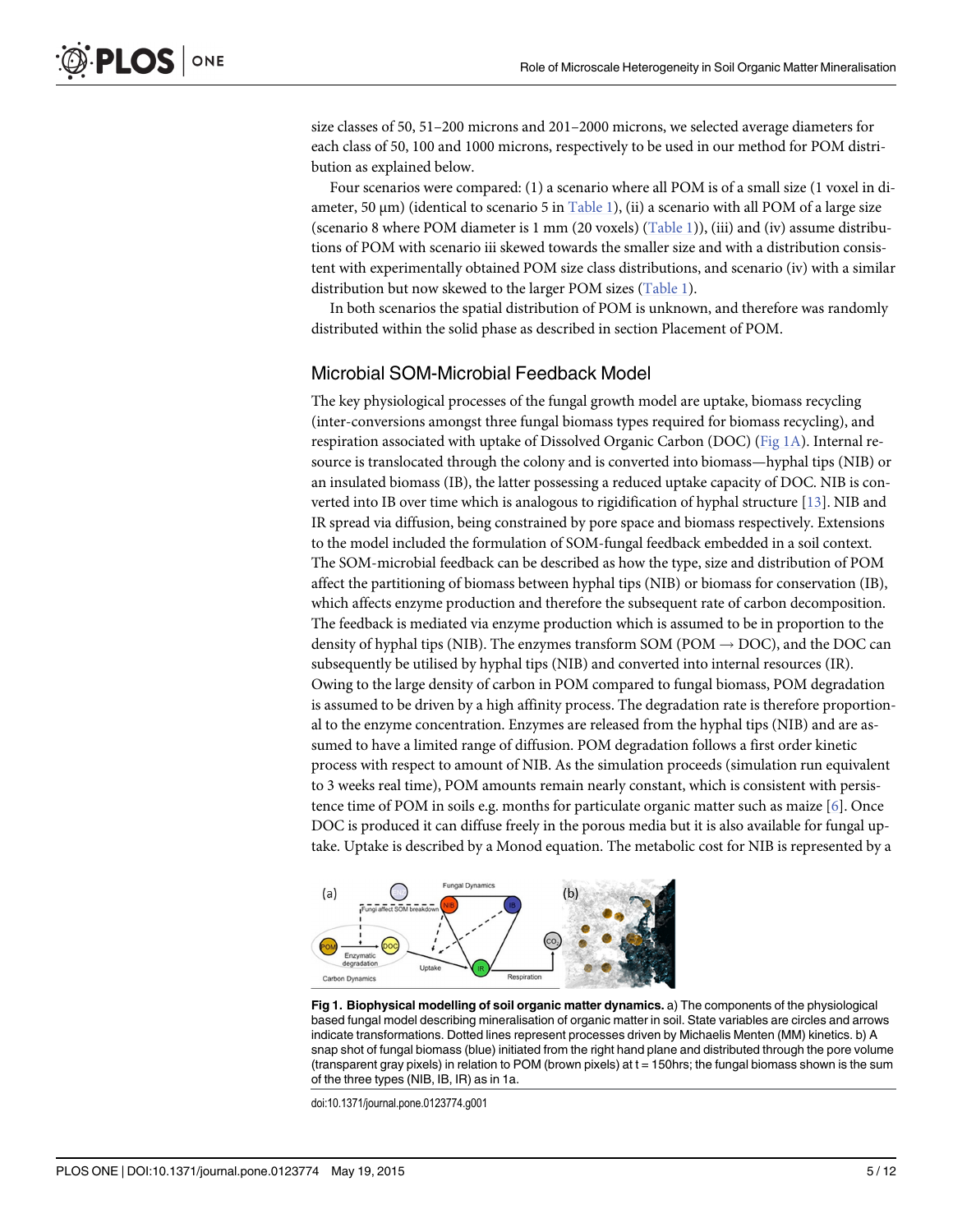loss of IR proportional to NIB amount that results in the production of CO<sub>2</sub>. Again the sustainability cost for IB is considered to be negligible.

The system of equations can be written as:

$$
\frac{\partial POM}{\partial t} = -NIB. V_{\text{pom}} \cdot \frac{POM}{K_{\text{POM}} + POM}
$$

$$
\partial \text{DOC}/\partial t = \nabla.(D_{doc}.\nabla \text{DOC}) + \text{NIB.}\bigg(V_{pon}\frac{\text{POM}}{K_{POM}+\text{POM}}-\ \phi_b.V_{doc}.\frac{\text{DOC}}{(K_{doc}+\text{DOC})}\bigg)
$$

$$
\frac{\partial IR}{\partial t} = \nabla.(D_{ir}.\nabla IR) + \text{NIB}.\left(\delta_u.\phi_b.V_{doc}.\frac{\text{DOC}}{(K_{doc} + \text{DOC})} - \xi\right) + \text{NIB}.(\beta_n.\pi - \alpha_n.\pi^{\theta}) + \text{IB}.(\beta_i.\pi - \alpha_i.\pi^{\theta})
$$

 $\partial \text{NIB}/\partial t = \nabla .(\text{D}_{\text{nib}}.\nabla \text{NIB}) - \text{NIB}.(\beta_{\text{n}}.\pi - \alpha_{\text{n}}.\pi^{\theta}) - \zeta \text{.NIB}$  $\partial \text{IB}/\partial \text{t} = -\text{IB}.(\beta_i . \pi - \alpha_i . \pi^\theta) + \zeta . \text{NIB}$  $\partial \mathcal{O} \mathcal{O}_2 / \partial t = \text{NIB}.\left( \xi + (1 - \delta_u) . \phi_b . \mathcal{V}_{\text{doc}} . \frac{\text{DOC}}{(K + D)} \right)$  $(K_{doc} + DOC)$  $\left( \begin{array}{ccc} 0 & 0 & 0 \\ 0 & 0 & 0 \end{array} \right)$ 

Where  $\alpha_n$ ,  $\alpha_i$ ,  $\beta_n$ ,  $\beta_i$  and  $\theta$  are the recycling parameters,  $\pi$  stands for the internal resource concentration in the mycelium ( $\pi = IR/(IB+NIB)$ ) and  $\zeta$  is the insulation parameter (see [[13\]](#page-11-0)).  $D_{\text{doc}}$ ,  $D_{\text{ir}}$  and  $D_{\text{nih}}$  are the diffusion parameters respectively for DOC, IR and NIB which characterise the spread of the fungus through the pore volume as it finds new C resources.  $V_{\text{pom}}$ ,  $K_{\text{pom}}$ ,  $V_{\text{doc}}$  and  $K_{\text{doc}}$  are the Michaelis-Menton (MM) degradation and uptake parameters.  $\xi$ and  $\delta_u$  are metabolic costs. They are commonly referred to as maintenance and growth respiration, respectively.  $\phi_b$  is a function of  $\Sigma$  B = NIB + IB + IR bounded between 0 and 1. It limits the total amount of fungal biomass in each single voxel to a maximal value  $B_{\text{max}}$  being such as  $\phi_b = 0$  when  $\Sigma$  B = B<sub>max</sub> and  $\phi_b = 1$  when  $\Sigma$  B = 0. This function can be given by the empirical expression  $\phi_b = 1 - \Sigma B/B_{\text{max}}$ .

#### Model parameterisation and calibration

The model was parameterised for *Rhizoctinia solani* Kühn, a soil pathogen and saprotrophic organism, and parameters were estimated via a literature review and sensitivity analysis, and were defined in terms of carbon transfer and flow  $[12]$ . Previous research has established that the fungal growth model, based on established theory and microbial parameters, is robust. Briefly, some parameters, governing specific physiological processes, were estimated via an extensive literature search and experimentation. Parameter values that could not be determined in this manner were identified, and the consequences of uncertainty in parameter values were assessed through sensitivity analysis. This analysis showed that predictions of biomass yield and extent are most sensitive to uncertainties in the recycling processes.

In the microbial-SOM model presented in this study, the microbial component now interacts with POM. The parameters associated with the breakdown of POM into DOC are unfortunately unknown. Values associated with POM inputs and size distributions can be obtained from the literature  $[8-9]$  $[8-9]$  $[8-9]$  or measured experimentally. The main parameter uncertainty is in the distribution of POM, as this cannot reliably be classified using existing segmentation methods applied to soils. The introduced parameters associated with decay of POM into a more accessible form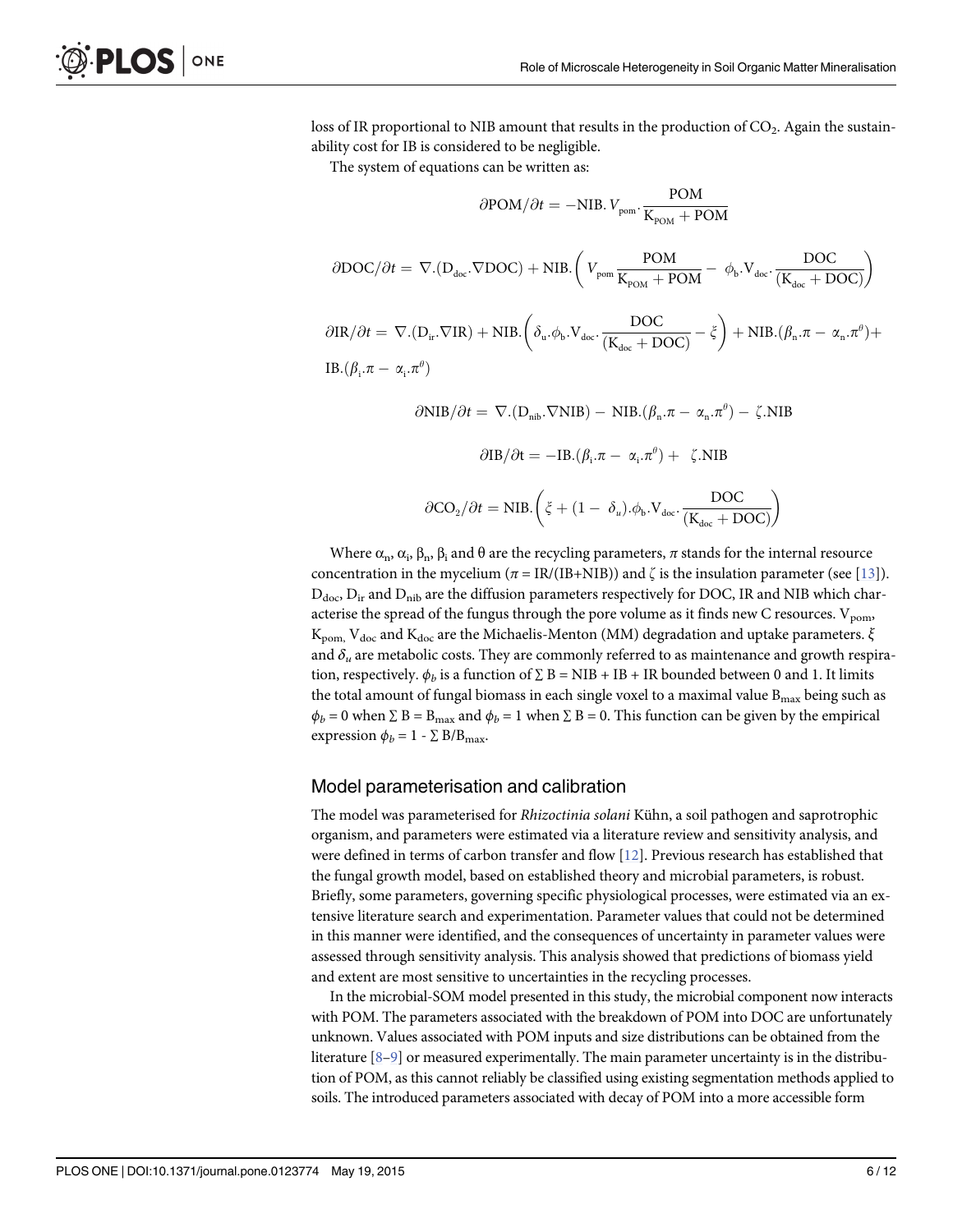| <b>Parameter</b>               | <b>Description</b>                     | <b>Values</b>                                |
|--------------------------------|----------------------------------------|----------------------------------------------|
| V <sub>POM</sub>               | MM POM decay parameter                 | $0.1*VDOC$                                   |
| $K_{\text{POM}}$               | MM POM decay parameter                 | $0.1*VDC$                                    |
| POM_AMOUNT (m <sub>pom</sub> ) | POM input                              | $0 - 5\%$ (g/g)                              |
| POM_DIAM (d <sub>pom</sub> )   | POM diameter                           | 50, 100 and 1000 um                          |
| POM SIZE DISTRUBTIONS          | % of POM attributed to each size class | See Table 3                                  |
| POM spatial distribution       | Location of POM in soil sample         | Randomly distributed at pore-solid interface |

#### <span id="page-6-0"></span>Table 2. Additional parameter values for Microbial-SOM model.

The main parameters of the microbial model are obtained from experimental data and literature research as described in [\[14\]](#page-11-0).

doi:10.1371/journal.pone.0123774.t002

(DOC) are presented in  $Table 2$  together with their values. As an initial starting point we assumed the Michaelis-Menten (MM) parameters ( $V_{\text{pom}}$  and  $K_{\text{pom}}$ ) to be an order of magnitude smaller than  $V_{Doc}$  and  $K_{Doc}$ , and the latter values were determined and provided in [[14](#page-11-0)].

The selected Michaelis-Menten (MM) parameter values ( $V_{\text{POM}}$  and  $V_{\text{DOC}}$ ) produced reasonable simulated outputs in terms of matching slow degradation of POM and cumulative respired CO<sub>2</sub> amounts, consistent with the literature  $[8-9]$  $[8-9]$  $[8-9]$  $[8-9]$  $[8-9]$ . The values for POM\_QUANTITY, POM\_DIAMETER, and POM size distributions were derived from the literature and experimentation as justified in "Scenario Modelling" section.

The spatial location of POM within the soil is unknown therefore it is distributed randomly adhering to the criteria stipulated in section "Placement of POM". Uncertainty in how POM is distributed can be assessed via system outputs  $(CO<sub>2</sub>$  respired) propagated from uncertain inputs. We will use the variability in model output (cumulative  $CO<sub>2</sub>$  respired) as a criterion to identify uncertainty and importance associated with the POM distributions.

#### **Results**

#### Integration of soil physical, chemical and biological components

On the basis of the X-ray  $\mu$ CT data, the pore geometry visualised at a resolution of 50  $\mu$ m is depicted in [Fig 2](#page-7-0). The visible porosity, which includes pores larger than 50 μm, was 10%, with a pore-solid surface area of 74.7 mm<sup>2</sup>. The pore volume was dominated by two large interconnected pore clusters and many smaller disconnected clusters, represented by different colors in [Fig 2B](#page-7-0). The large disconnected clusters imply that much of the pore volume can potentially become fully occupied by fungi if sufficient carbon is available for growth and spread.

#### $CO<sub>2</sub>$  production relates in a non-linear way to C content in soil

Simulations assessed the impact of POM, distributed at the pore-solid interface, on fungal growth and evolved  $CO<sub>2</sub>$ . With increasing mass of POM there is an increase in the number of POM voxels on the pore/solid interface, ranging from zero to all interface voxels being

#### Table 3. Scenarios i—iv describing the POM size distributions explored.

|              | $0.05$ (mm) | $0.1$ (mm) | $1.0$ (mm) |
|--------------|-------------|------------|------------|
| Scenario i   | 84.5%       | 10.8%      | 4.7%       |
| Scenario ii  | 4.7%        | 10.8%      | 84.5%      |
| Scenario iii | 84.5%       | 10.8%      | 4.7%       |
| Scenario iv  | 4.7%        | 10.8%      | 84.5%      |

doi:10.1371/journal.pone.0123774.t003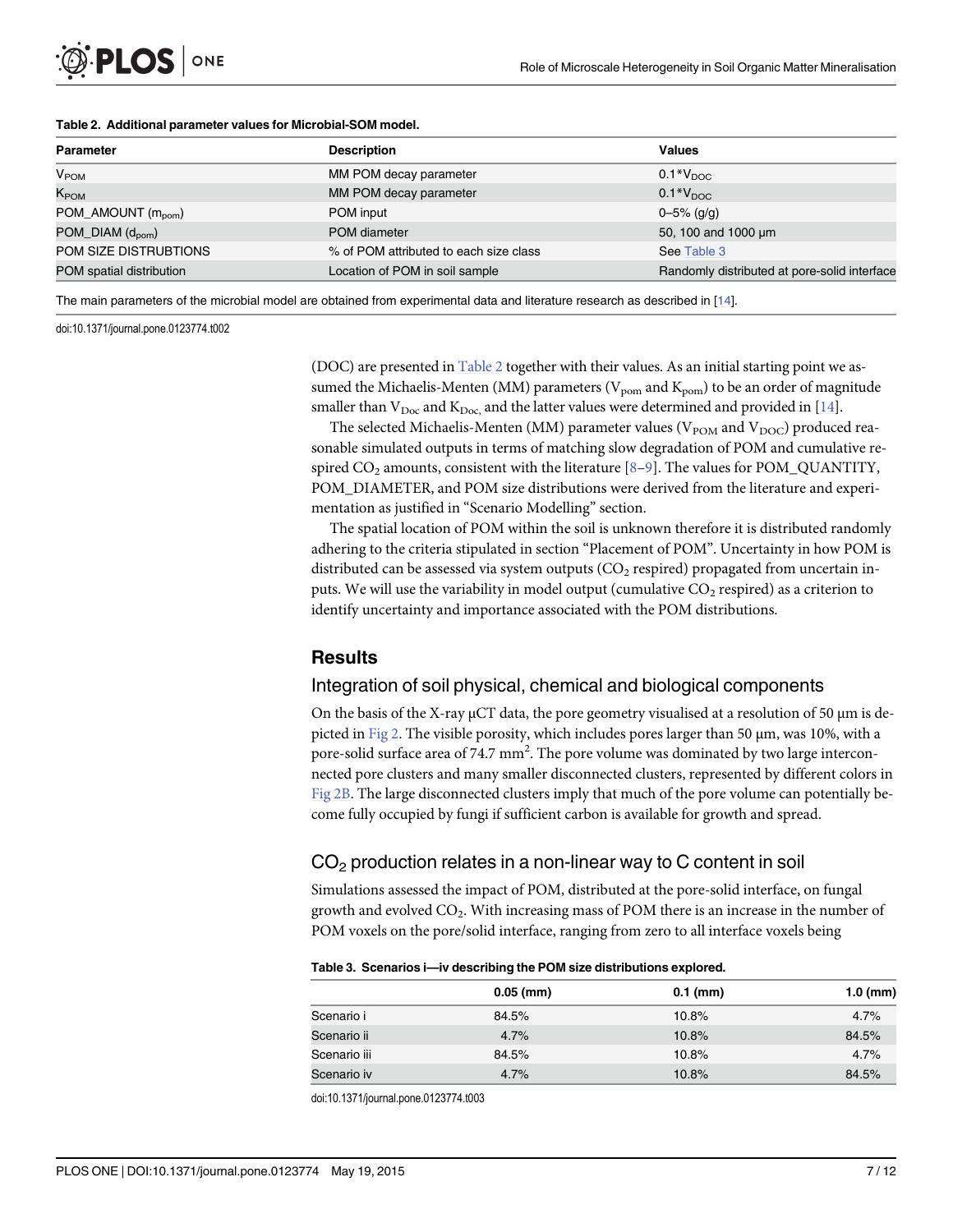<span id="page-7-0"></span>

[Fig 2. S](#page-6-0)oil heterogeneity affecting fungal invasion and  $CO<sub>2</sub>$  production. a) A 2D schematic of the soil illustrating the distribution of POM (brown pixels) solid (black pixels) and pore (white pixels) phases. Enzymes produced by fungi transform POM into DOC (yellow) which is subsequently taken up by fungi and used for growth and CO<sub>2</sub> production b) The complex pore geometry of the soil sample used in this study is visualised using X-ray μCT. The sample shown has a pore volume of 10% (pores > 50μm) and a pore-solid surface area of 74.7 mm<sup>2</sup>. Different colors represent disconnected pore volumes, and the volume is dominated by two large disconnected connected clusters (gray and green).

doi:10.1371/journal.pone.0123774.g002

occupied with POM [\(Table 1\)](#page-3-0) affecting POM accessibility for fungal growth. Simulations show a non-linear relationship between POM input and evolved  $CO<sub>2</sub>$  (respiration) with only a small degree of variability amongst replicates (Fig 3A). Depending on the POM input, two distinct responses of fungal behaviours were observed with fungi either decreasing in biomass



Fig 3. Fungal dynamics affected by increasing POM input on the soild/pore interface. a) non-linear response in the CO<sub>2</sub> evolution to POM input at end of the simulation (340 hours) with  $N = 5$  (standard deviation is represented by error bars). (b,c) Simulated biomass and the cumulative amount of  $CO<sub>2</sub>$  produced (d,e) during the first 15 days after inoculation of the soil samples. Two distinct dynamics are observed with fungal biomass either increasing or decreasing with time, depending on the POM input. This difference in fungal growth also results in distinct differences in the amount of CO<sub>2</sub> produced, which either levels off (with the rate of  $CO<sub>2</sub>$  production approaching 0) (d) or continues to increase (e).

doi:10.1371/journal.pone.0123774.g003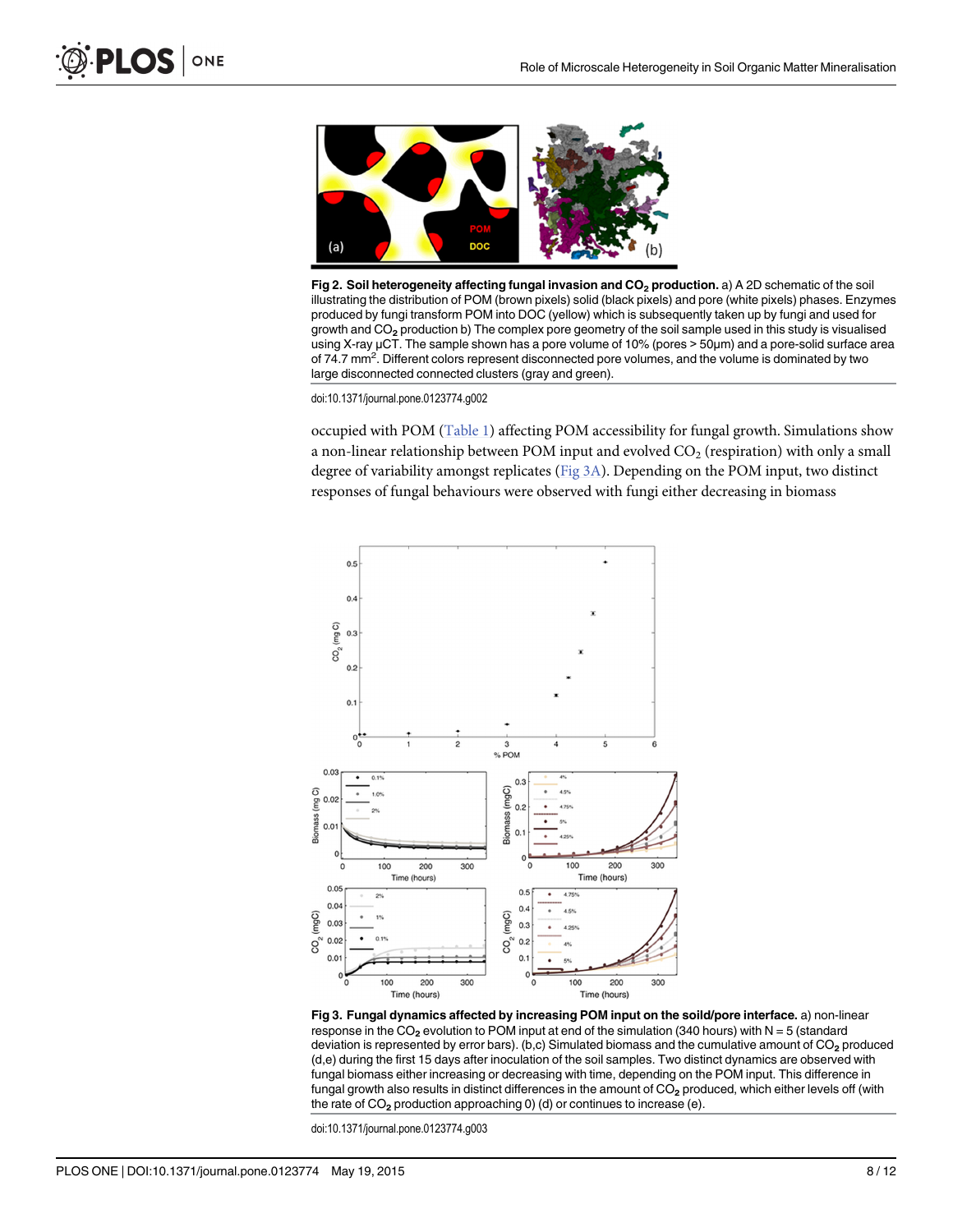<span id="page-8-0"></span>

[Fig 4. B](#page-9-0)oxplots show simulated variability in  $CO<sub>2</sub>$  production for samples with identical POM content of 3%. Y axis is evolved  $CO<sub>2</sub>$  per cm<sup>3</sup> of soil. X axis represents the scenarios reflecting different POM distributions i) is a scenario where all POM is of a large size, (ii) a scenario where POM distribution is skewed towards large POM diameters (iii) a scenario where distribution is skewed towards fine POM (small diameters) and (iv) assume distributions of fine POM (50 micron diameter) rows 1-4 of Table 4). From left to right the % of accessible POM on the pore-solid interface is 49.95, 51.06, (N = 15) 56.73 & 60.12 (N = 5) %. Samples differ in the way POM is distributed within the soil sample assuming different size classes ([Table 1\)](#page-3-0).

doi:10.1371/journal.pone.0123774.g004

(conservative growth for low POM inputs, [Fig 3B\)](#page-7-0) or increasing (autocatalytic growth for high POM inputs,  $Fig 3C$ ). Above a POM content of 3% g/g, the cumulative evolved  $CO<sub>2</sub>$  follows an exponential trend with time (resulting from autocatalytic growth of fungi). Below a POM content of 3% a levelling off of cumulative  $CO_2$  is observed ([Fig 3D and 3E\)](#page-7-0).

#### Micro-scale distribution of POM causes substantial variability in respiration

The threshold value of POM that promoted a transition from conservative to autocatalytic growth was further investigated. This threshold was where 60% pore/solid interface voxels were POM, which corresponds to a POM content of 3% (g/g). The investigation involved the spatial allocation and clustering of POM by manipulating the POM size classes ([Table 1\)](#page-3-0). In particular the POM size classes were varied ranging from fine POM (1 voxel or 50 μm) to aggregated POM (20 voxels or 1000 μm). The realised POM distribution was characterised by geometric measures such as volume and % accessible surface area (see [Table 1](#page-3-0) in MM). The micro-scale heterogeneity of POM had a large impact on mean  $CO<sub>2</sub>$  production as well as the variability. For samples with an identical POM content of 3%, the cumulative mean  $CO<sub>2</sub>$  produced ranged from 0.034 to 2.38 mg C per  $\text{cm}^3$ . This is approaching a striking 100 fold difference in CO<sub>2</sub> production from samples with identical bulk POM content and porosity resulting

|               | Table 4. The conditions selected for model simulations with POM particle size distribution altered to determine effect on microbial growth and<br>activity. |              |                   |                                   |  |                         |              |
|---------------|-------------------------------------------------------------------------------------------------------------------------------------------------------------|--------------|-------------------|-----------------------------------|--|-------------------------|--------------|
| $\mathbf{O}/$ | $0/$ Appens                                                                                                                                                 | Tatal comple | <b>ANDOM</b> with | ma DOM with diamates and DOM with |  | $M_{\rm{max}}$ $\Omega$ | Moon Diamooc |

| %<br><b>POM</b> | % Assess.<br><b>POM</b> | <b>Total sample</b><br>POM (mg) | mg POM with<br>diameter 50 um | mg POM with diameter<br>$51 - 200 \mu m$ | mg POM with<br>diameter 1 mm | Mean CO <sub>2</sub><br>(stdev) | <b>Mean Biomass</b><br>(stdev) |
|-----------------|-------------------------|---------------------------------|-------------------------------|------------------------------------------|------------------------------|---------------------------------|--------------------------------|
| 3%              | 49.95<br>$(n = 15)$     | 42                              | 0                             |                                          | 42                           | 2.32(1.66)                      | 1.40(1.07)                     |
| 3%              | 51.06<br>$(n = 15)$     | 42                              | 1.07                          | 4.53                                     | 35.5                         | 2.38(1.07)                      | 1.34(0.66)                     |
| 3%              | $56.73(n = 5)$          | -42                             | 35.5                          | 4.53                                     | 1.07                         | 0.03(0.00)                      | 0.01(0.00)                     |
| 3%              | $60.12(n = 5)$          | -42                             | 42                            | $\Omega$                                 | $\Omega$                     | 0.04(0.00)                      | 0.01(0.00)                     |

doi:10.1371/journal.pone.0123774.t004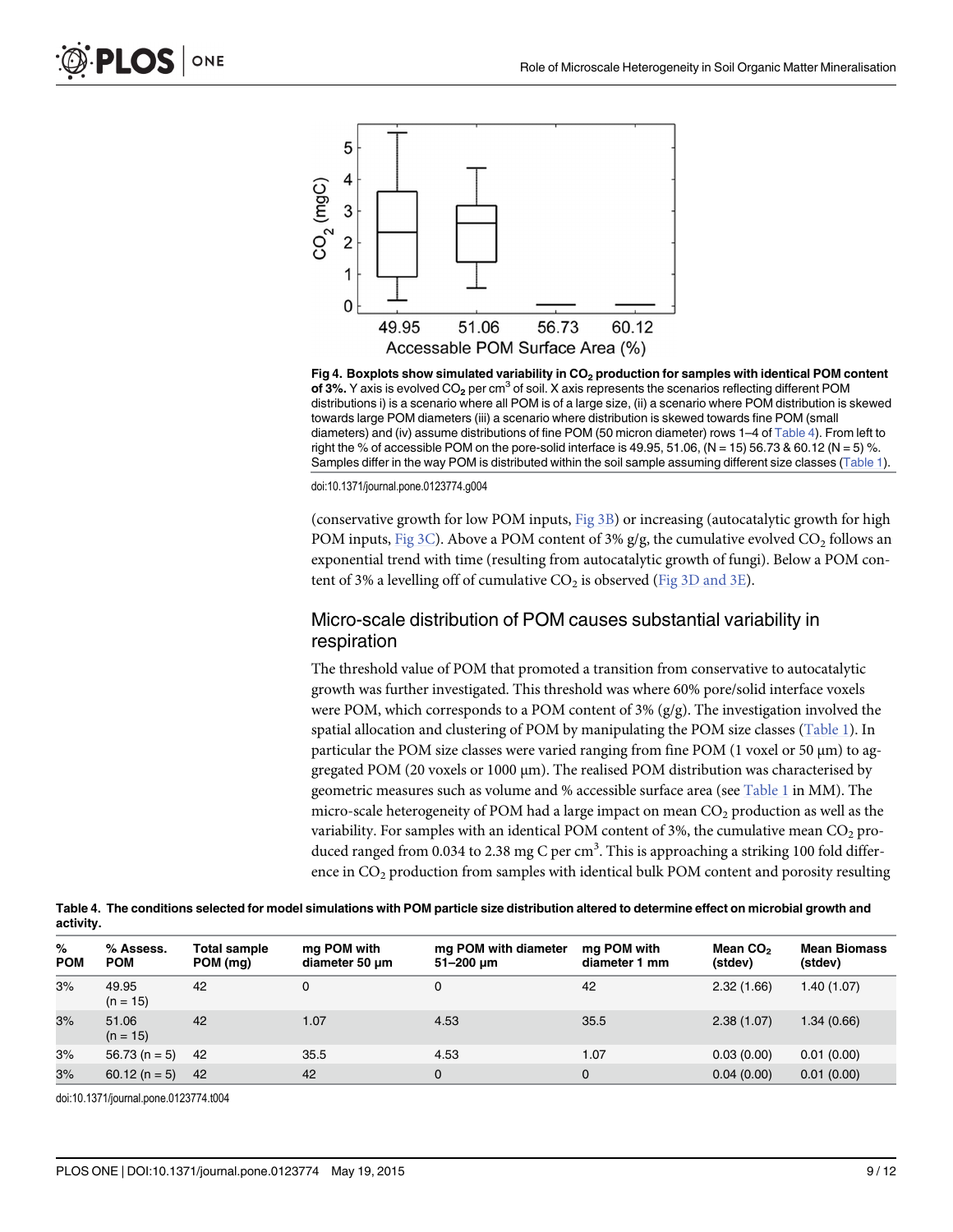<span id="page-9-0"></span>from differences in the spatial distribution of POM at the solid-pore interface at the microscale. In addition, and in particular for samples where POM has relatively large particles ( $>$ 200  $\mu$ m) substantial variability is observed between replicated samples. Due to large variability in simulation results a total of 15 replicates were run. Interestingly, and perhaps counter intuitive, higher respiration is observed for a population containing larger POM size classes despite that these will have a smaller cumulative surface area ( $Fig 4$ ) accessible to fungal colonisation.

#### **Discussion**

Central to the development of an understanding of SOM decomposition by fungi is an understanding of fungal ecology, influenced by the physical environment, type and distribution of substrates. Many carbon decomposition models, which do not have an explicit consideration of microbial ecology, do not observe a nonlinear response of respiration to carbon inputs, most likely due to the assumptions of the underlying models i.e. decomposition is affected by carbon pool only (1st order) [[15](#page-11-0)] as opposed to the interplay amongst microbial physiology, the structured environment in which these organisms reside and C distributions. These results therefore show that the assumptions made in soil C models critically affect the predictions of  $CO<sub>2</sub>$  in relation to available C and that when underlying heterogeneity is considered a different relationship can emerge. Our second main finding which shows that substantial variability in POM turnover rate occurs at identical bulk properties is far reaching; it demonstrates that under certain conditions the bulk measurement (e.g. average porosity and average C content) of soils is insufficient to predict the production of  $CO<sub>2</sub>$ . This variability is attributed to microscale heterogeneity and microbial dynamics. Although this is only one component of the C cycle in soils it suggests that a different approach to larger scale soil C models based upon trends derived from models with explicit consideration of microbial dynamics and heterogeneity may be required to improve the current predictions of the roles of soils in climate change models. Finally, it highlights the importance of obtaining experimental data at appropriate spatial scales.

Two modes of collective fungal behaviour, conservative and autocatalytic, both sensitive to POM inputs, are observed. This behaviour is determined by a combination of the spatial distribution of POM within the pore volume as this conditions the accessibility to organic matter, and of the intrinsic physiological processes that regulate fungal growth, spread and biomass partitioning within the colony. This affects the efficiency of POM decomposition within the pore volume. When conservation occurs, the little POM that is available is used for maintenance, leaving a lesser amount available for enzyme and biomass production. Biomass becomes insulated over time and spread is insufficient to access new POM; this further limits enzyme production, uptake of DOC and hence production of CO2. The stationary phase is realised fast in comparison with autocatalytic behaviour. For the autocatalytic behaviour the system is yet to be limited by carbon and fungi are in an exponential growth phase. This critical switch in collective behaviour of fungi is consistent with other experimental and theoretical work examining the effect of spatial distribution of C sources in a 2D environment where a small change in density  $[16]$  $[16]$  $[16]$  or connectivity of pore network  $[17]$  $[17]$  $[17]$  made fungi switch from non-invasive to invasive spread. Non-invasive spread is when the spatial extent of fungi is limited, whereas invasive spread occurs when the colony spreads and proliferates in the available pore space.

The large differences observed in POM turnover rate for identical bulk C inputs are a consequence of including the microbial physiology. Interestingly the larger POM pieces are metabolically more efficient to decompose than many separate smaller carbon hot spots voxels, an, at first surprising result. The separated smaller POM pieces do not invoke such a rapid decomposition of POM as enzyme production and DOC uptake is lower and the decomposition rate is hampered further by colony scale insulation (colony conservation). This colony-scale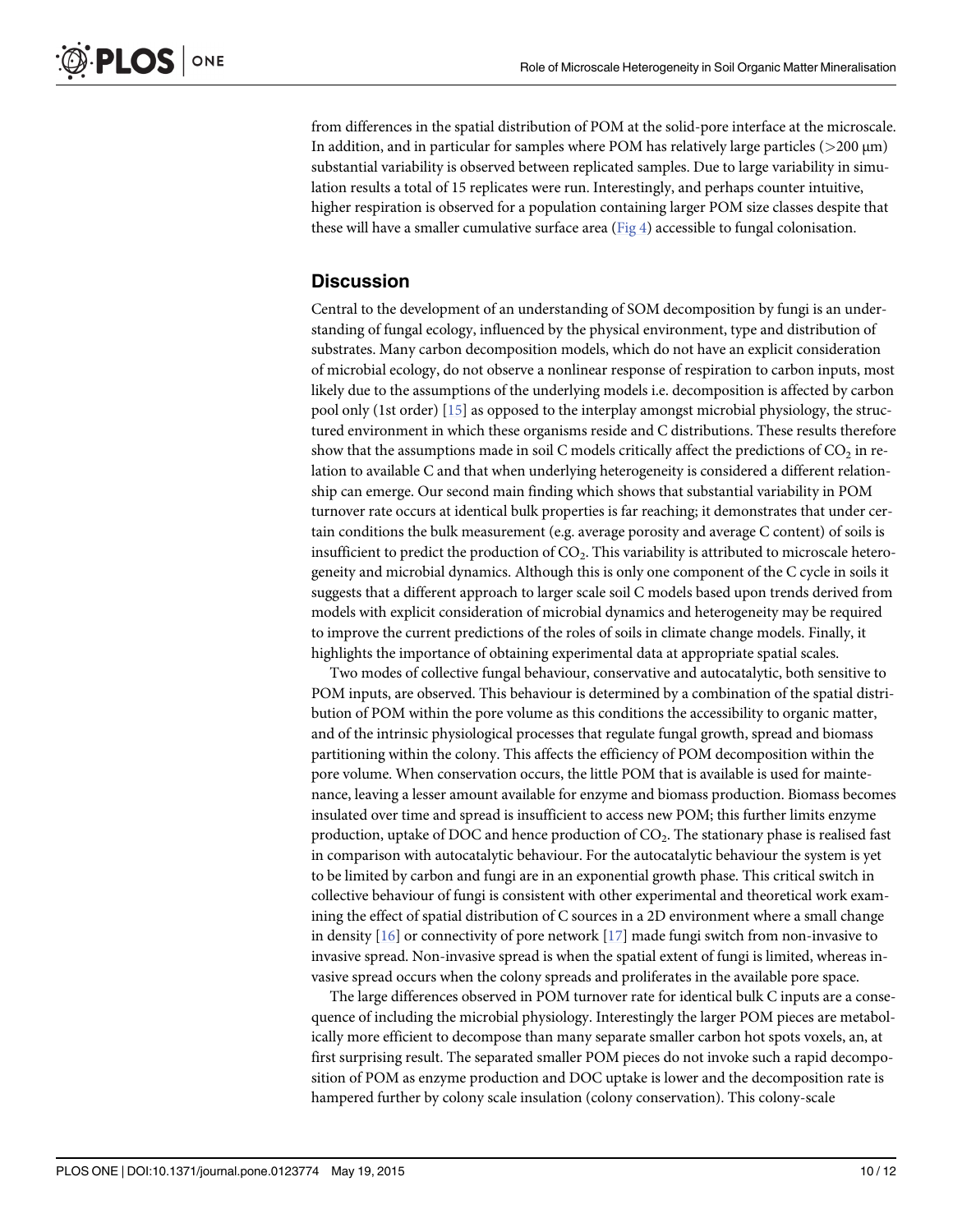<span id="page-10-0"></span>insulation acts to convert active (NIB) biomass into non-active form (IB) therefore reducing the colony's ability to produce enzymes. By altering the parameters that govern the physiological processes of colony growth, reflecting different, ecological strategies other results, i.e. more biomass and activity with smaller chunks of POM, may be obtained. This would likely be achieved by faster diffusion rates and less metabolic costs thus promoting more explorative colony behaviour as opposed to the observed exploitative behaviour. Here the fungal parameters used were calibrated for Rhizoctania solani Kühn based on literature values and parameter estimation [\[14\]](#page-11-0).

#### **Conclusions**

Predictive modelling of soil carbon dynamics is a key factor in future climate change prediction. It has been suggested that uncertainties in predictions can be associated with a lack of representation of microbial dynamics at appropriate spatial scales in current soil carbon models. Our results show how biophysical interactions predict non-linear responses to carbon inputs in soil and explain the huge variability observed for samples with similar bulk characteristics. The results highlight the need for the development of a novel class of soil carbon models and a significant departure from existing SOM decomposition models to form a comprehensive understanding of soil-carbon responses to changing abiotic factors, as this response depends on efficiency of C usage by soil microbes. Further efforts should now focus on the effect of other ecological strategies of fungi and on considering microbial diversity, chemical composition and physical characteristics to identify the key drivers of C dynamics, and to upscale the observed patterns of behaviour to determine core-scale model parameters  $(CO<sub>2</sub>$  efflux, biomass yields) from measures of structure and carbon distribution. These patterns of behaviours can then be used in larger scale C dynamics models. Major advancements in soil science will be made if it is possible to translate micro-scale soil processes to macro-scale soil properties.

#### Author Contributions

Conceived and designed the experiments: GB RF CC PB WO. Performed the experiments: GB RF. Analyzed the data: RF SS. Contributed reagents/materials/analysis tools: CC PB WO. Wrote the paper: RF GB WO PB CC SS.

#### **References**

- [1.](#page-1-0) Wachinger G, Fiedler S, Zepp K, Gattinger A, Sommer M, Roth K. Variability of soil methane production on the micro-scale: spatial association with hot spots of organic material and Archaeal populations. Soil Biol Biochem. 2000 Aug.; 32(8–9):1121–30. Available: [http://www.sciencedirect.com/science/article/](http://www.sciencedirect.com/science/article/pii/S0038071700000249) [pii/S0038071700000249.](http://www.sciencedirect.com/science/article/pii/S0038071700000249) Accessed 03 July 2014.
- [2.](#page-1-0) Allison SD, Wallenstein MD, Bradford MA. Soil-carbon response to warming dependent on microbial physiology. Nat Geosci. 2010 Apr 25; 3(5):336–40. Available: [http://www.readcube.com/articles/10.](http://www.readcube.com/articles/10.1038/ngeo846) [1038/ngeo846.](http://www.readcube.com/articles/10.1038/ngeo846) Accessed 23 May 2013.
- [3.](#page-1-0) Dungait JAJ, Hopkins DW, Gregory AS, Whitmore AP. Soil organic matter turnover is governed by accessibility not recalcitrance. Glob Chang Biol. 2012 Jun 13; 18(6):1781–96. Available: [http://doi.wiley.](http://doi.wiley.com/10.1111/j.1365-2486.2012.02665.x) [com/10.1111/j.1365-2486.2012.02665.x.](http://doi.wiley.com/10.1111/j.1365-2486.2012.02665.x) Accessed 03 October 2012.
- [4.](#page-1-0) Bailey DJ, Otten W, Gilligan CA. Saprotrophic invasion by the soil-borne fungal plant pathogen Rhizoctonia solani and percolation thresholds. New Phytol. 2000 Jun 7; 146(3):535–44. Available: [http://doi.](http://doi.wiley.com/10.1046/j.1469-8137.2000.00660.x) [wiley.com/10.1046/j.1469-8137.2000.00660.x](http://doi.wiley.com/10.1046/j.1469-8137.2000.00660.x). Accessed 29 April 2014.
- [5.](#page-1-0) Otten W, Gilligan C, Watts C, Dexter A, Hall D. Continuity of air-filled pores and invasion thresholds for a soil-borne fungal plant pathogen, Rhizoctonia solani. Soil Biol Biochem. 1999 Nov; 31(13):1803–10. Available: [http://www.sciencedirect.com/science/article/pii/S0038071799000991.](http://www.sciencedirect.com/science/article/pii/S0038071799000991) Accessed 29 April 2014.
- [6.](#page-1-0) Jastrow JS and JD. Organic Matter Turnover. Encyclopedia of Soil Science. 2002. p. 936–42.